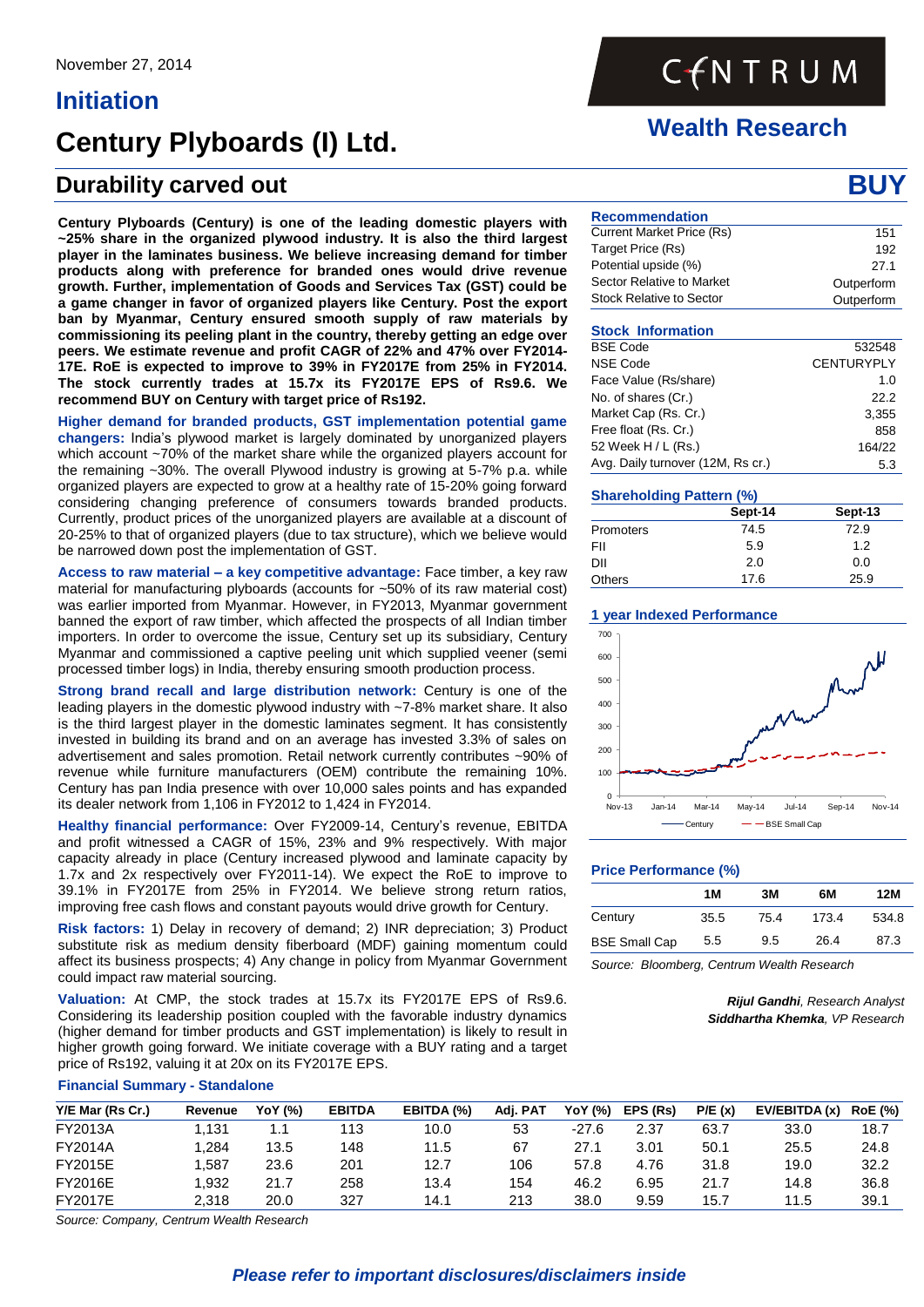# **About the company**

Century Plyboards (I) Ltd. (Century) is one of the leading plywood manufacturing companies in India with 25% share in the organized plywood industry. It has a capacity of 210,420 cubic meters (cbm) spread across six manufacturing units in India and one in Myanmar. Century is also the third largest player in the domestic laminates business after doubling its laminate capacity at its West Bengal plant from 2.4 million sheets to 4.8 million sheets.

Century is also present in the logistics services space with 2 container freight stations (CFS) near Kolkata Port in West Bengal. The CFS operation, started in FY2009 was the first privately owned CFS in Eastern India. The combined area of both the CFS is ~100,000 sqm having a capacity to handle 160,000 TEUs p.a.

It recently launched two new retail furniture chains under the brand 'Nesta' and plans to expand this business through a franchisee model. Century also introduced modular kitchen made of plywood with all-proof warranty.

Plywood is the major segment for Century, contributing 76% to overall revenue (FY2014) and 82% of EBIT. Laminates contributes 17% of revenue and 6% of EBIT while Container Freight Station (CFS) segment contributes 5% of revenue and 12% of EBIT.



**Exhibit 1: Revenue break-up (FY2014) Exhibit 2: EBIT break-up (FY2014)**

*Source: Company, Centrum Wealth Research Source: Company, Centrum Wealth Research*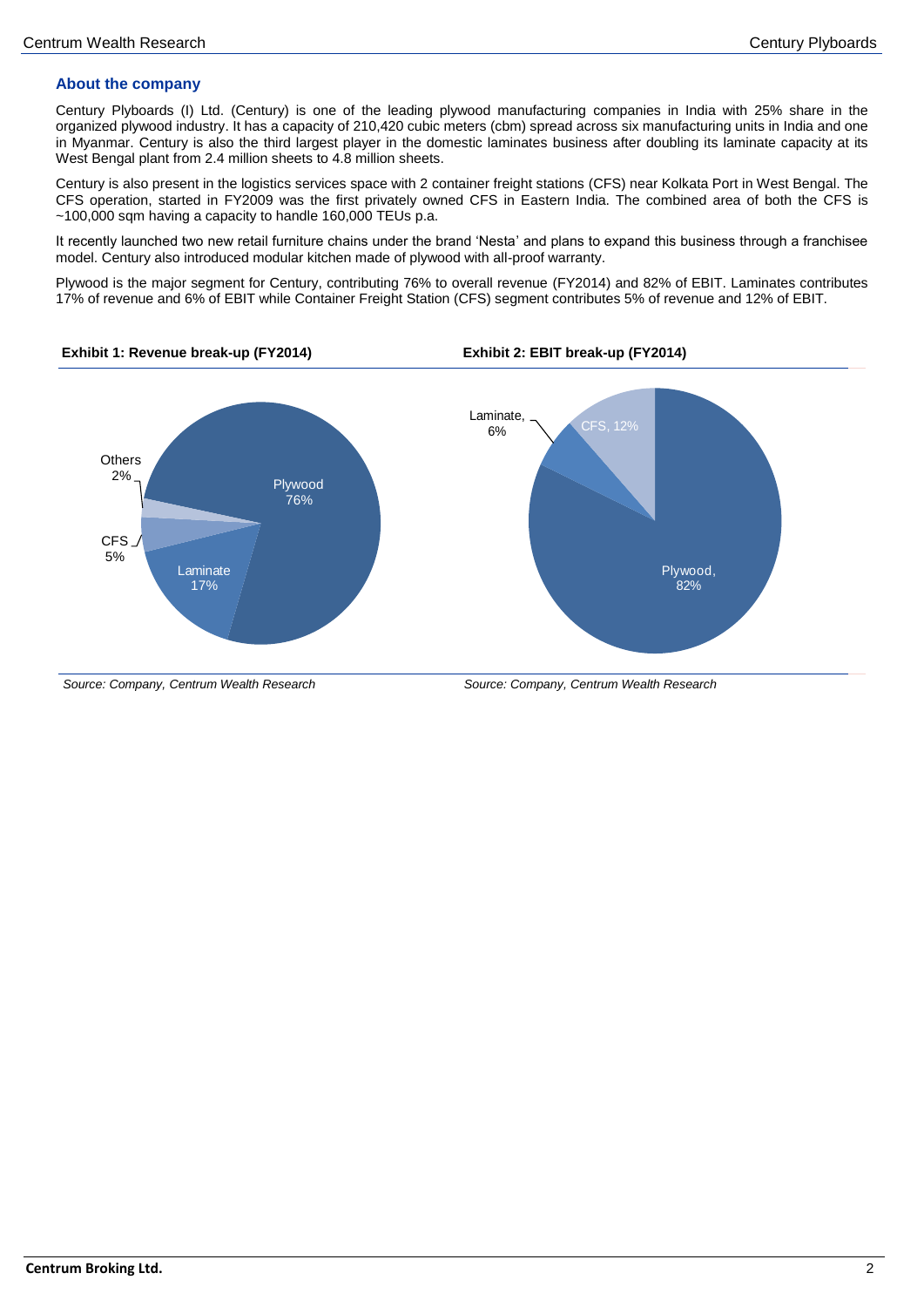# **Favorable Industry Dynamics**

## **1) Increasing preference towards branded products to aid growth going ahead:**

India's plywood industry, estimated at ~Rs15,000 crore is largely dominated by unorganized players which account for ~70% of the plywood industry while the organized players account for the remaining 30%. According to industry reports, the domestic plywood industry is expected to grow at 5-7% p.a. and create an incremental opportunity worth Rs1,000 crore p.a. However, with the changing preference of consumers towards branded products, organized players are expected to grow at a healthy rate of 15-20% going forward and the unorganized share is expected to reduce to 50% over the next 8-10 years. The organized plywood market in India is mainly dominated by two players Century and Greenply which command ~25% market share each. The remaining 50% is held by regional players like Sarda Plywood, National Ply, Kitply etc. We believe the shifting preference of consumers towards branded products is likely to benefit organized players like Century.

#### **Exhibit 3: Plywood industry in India Exhibit 4: Organised player share (%) in India**





*Source: Company, Centrum Wealth Research Source: Company, Centrum Wealth Research*

# **2) Higher demand for timber products in home building material:**

India's increasing per capita income, urbanization coupled with the government's added impetus on housing (launched 'National Housing Mission' in order to provide housing for all by CY2022) is likely to augur well for increase in housing demand going ahead. Further, increase in disposable income has led to a higher spending towards other household needs such as durables, interior décor and entertainment. Home building / improvement materials have witnessed a sharp growth across segments (paints, light, electrical, pipes, tiles, plyboards etc.). Considering increasing investment in interior décor, we expect a good demand for wood based products. According to industry reports, the Indian furniture market is likely to witness a CAGR of 25% over FY2015-2019E to Rs2,708 billion. Apart from its standardized plywood and other wood based offerings, we believe Century's recent foray into retail furniture chain (under the brand Nesta) will also aid revenue growth going ahead.

### **3) GST implementation likely to be game changer:**

With the government's thrust on the policy and reforms, we expect Goods and Services Tax (GST) to get implemented soon. GST would narrow the large indirect tax differential in the wood based products, bringing organized and unorganized players on an even platform. Product prices of the unorganized player are at a 20-25% discount to that of organized peers, mainly due to tax structure. The narrowing of pricing differential is likely to result in higher demand for branded products.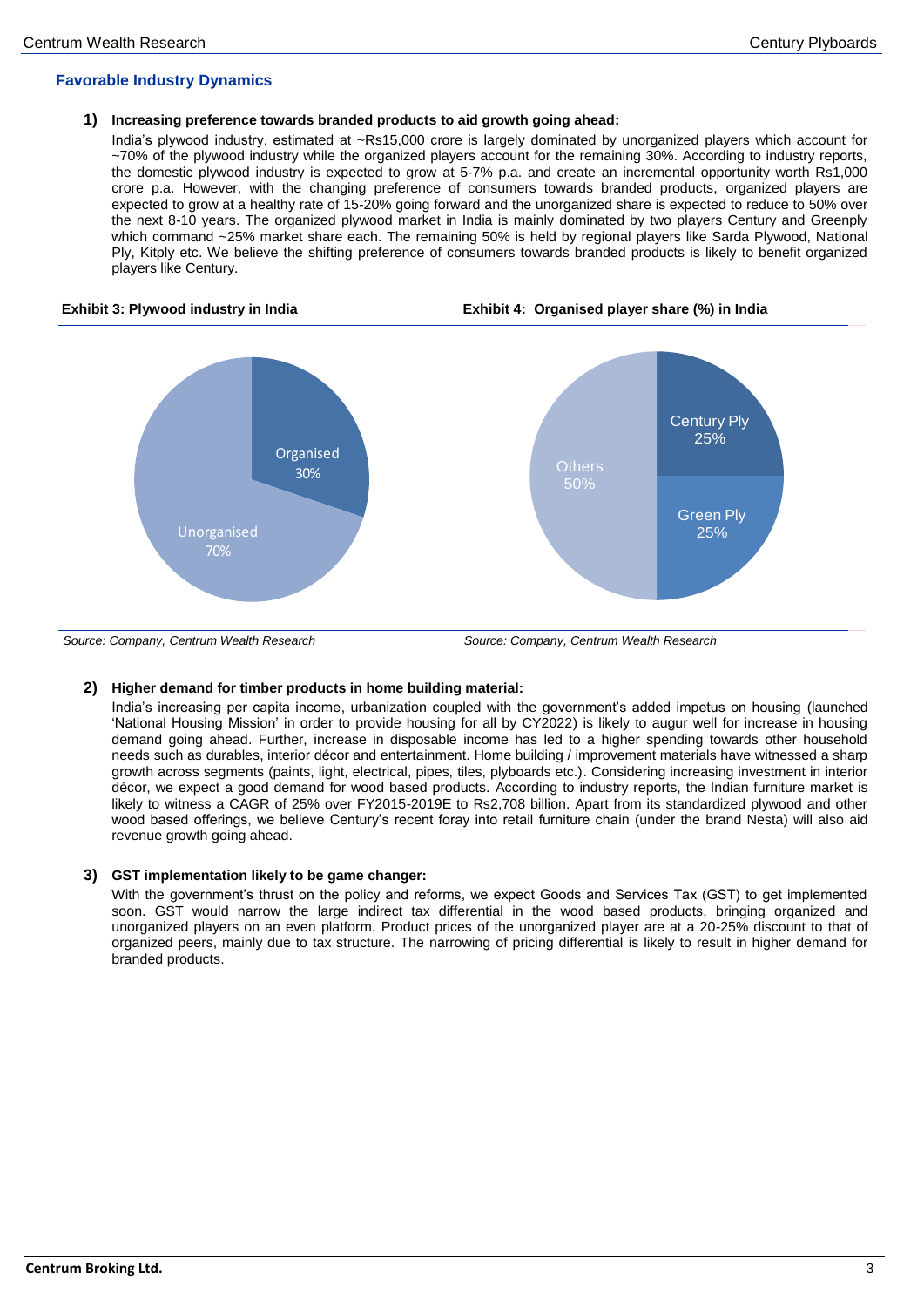# **Access to raw material – a key competitive advantage:**

Key raw materials for manufacturing plyboards include - face timber (accounts for ~50% of its cost), core timber (~30% of cost), and chemical and other materials (remaining of 20% of the cost). Myanmar is the biggest manufacturer of face timber and in the past most of the Indian players including Century imported timber from the country. Considering the interest of its country, Myanmar government in FY2013 banned the export of raw timber, which affected the prospects of all Indian timber importers. In order to overcome the issue, Century set up a subsidiary in Myanmar (Centuryply Myanmar Pvt Ltd) and commissioned a captive peeling unit which supplied veener (semi processed timber logs) in India, thereby ensuring that its production is not affected. Further it is also likely to optimize logistic costs by replacing the transportation of bulky raw timber with lighter veneers. After meeting its own requirement, Century supplies veener to unorganized local players thereby getting an edge over peers in terms of gross margins.

### **Exhibit 5: Raw material break-up (FY2014)**



*Source: Company, Centrum Wealth Research*

### **Strong brand recall and large distribution network to drive market share gains**

Century is one of the leading players with 25% share in the organized plywood industry. It is also the third largest player in the domestic laminates segment (after Greenply and Merino). The company has consistently focused on building its brand has cumulatively invested Rs145 crore over FY2010-14 on advertisement and promotion expenses. Over the years, Century has roped in celebrities like Nawab Pataudi, Sharmila Tagore, Nana Patekar as its brand ambassador, resulting into strong brand recall.

The company has pan India presence with over 10,000 sales points and has expanded its plywood dealer network from 1,106 in FY2012 to 1,424 in FY2014. Further, ~90% of its products are sold through the price-inelastic retail network and only 10% is sold through the discount-driven OEM network. With the industry witnessing shift from unbranded to branded products, we believe Century is likely to be a key beneficiary considering its strong brand and large distribution network.



*Source: Company, Centrum Wealth Research Source: Company, Centrum Wealth Research*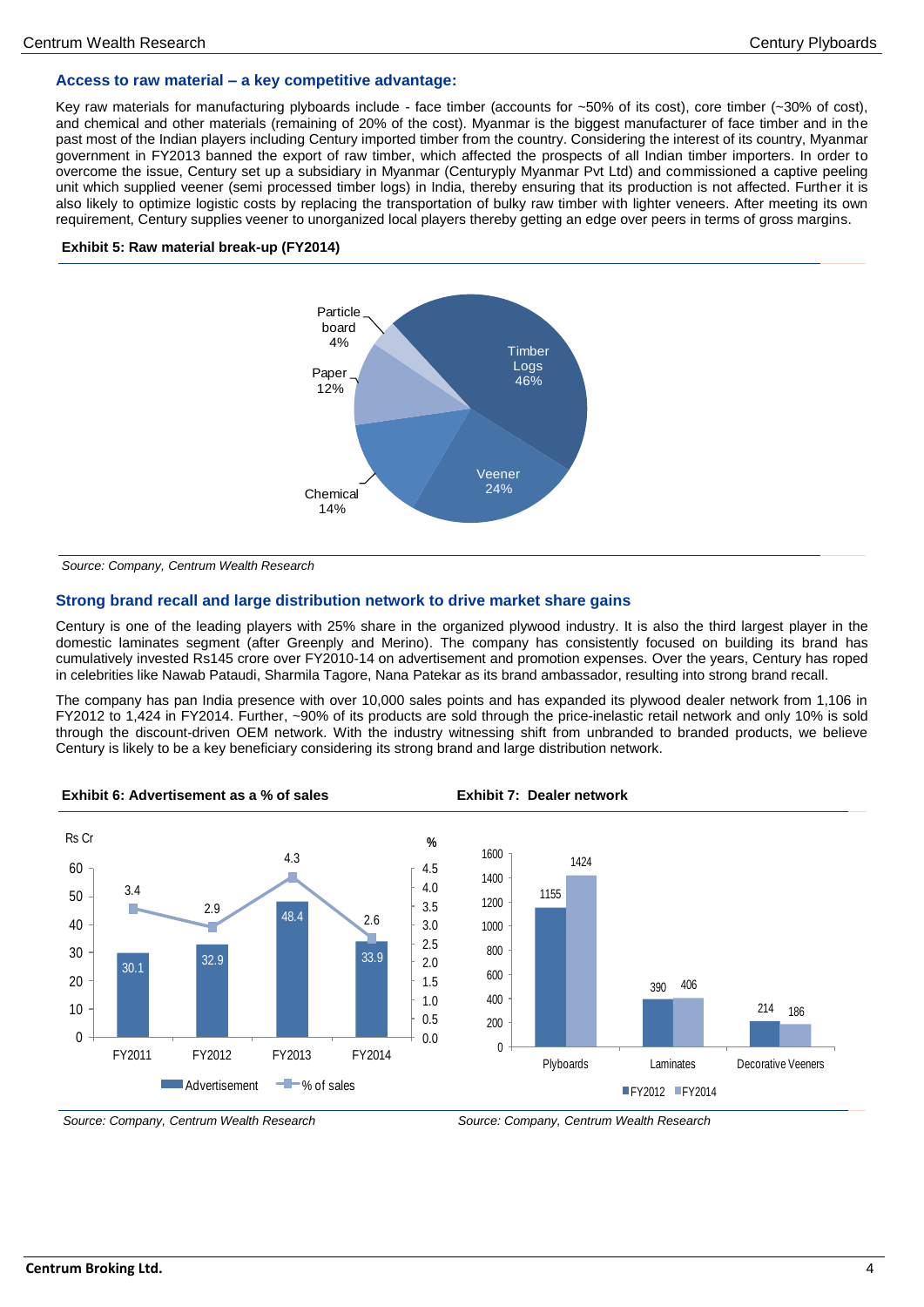# **Healthy Financial Performance**

Over FY2010-2014 Century's revenue, EBITDA and net profit witnessed a CAGR of 15%, 23% and 9% respectively. EBITDA margins of the company improved from 8.1% in FY2009 to 11.5% in FY2014. Rising disposable income, increasing demand for timber products in home building material and shift from unbranded to branded products is likely to drive company's growth going forward. We estimate Century's revenue and net profit CAGR of 22% and 47% over FY2014-2017E. EBITDA margins are also expected to improve gradually to 14.1% by FY2017E from 11.5% in FY2014.

With major capacity already in place (Century increased plywood and laminate capacity by 1.7x and 2x respectively over FY2011-2014) we believe company is likely to generate free cash flow from FY2015E onwards. We expect RoE and RoCE to 39.1% and 23.8% in FY2017E from 25% and 16% respectively in FY2014.

Management in its vision FY2020, has guided revenue and PAT CAGR of 25% and 40% to Rs5,000 crore and Rs500 crore, mainly on the back of high growth and EBITDA margin expansion.



18.7

**%**

13.0

24.8

16.3



32.2

FY2013 FY2014 FY2015E FY2016E FY2017E

Return on equity (RoE) % - Return on capital emplyed (RoCE) %

19.0

36.8 38.8

23.6

21.2

*Source: Company, Centrum Wealth Research Source: Company, Centrum Wealth Research*



*Source: Company, Centrum Wealth Research Source: Company, Centrum Wealth Research*

#### **Exhibit 12: Quarterly Performance – Standalone**

| Y/E Mar (Rs Cr)            | Q2FY2014 | Q3FY2014  | Q4FY2014       | Q1FY2015  | Q2FY2015 |
|----------------------------|----------|-----------|----------------|-----------|----------|
| Revenue                    | 352      | 306       | 343            | 363       | 407      |
| YoY Growth (%)             | 26.3     | 10.1      | 14.0           | 27.9      | 15.7     |
| <b>Raw Material</b>        | 204      | 182       | 205            | 215       | 231      |
| % of sales                 | 58.1     | 59.4      | 59.9           | 59.3      | 56.8     |
| Personnel expenses         | 39       | 40        | 39             | 41        | 51       |
| % of Sales                 | 11.1     | 12.9      | 11.5           | 11.4      | 12.5     |
| Manufacturing & Other Exp. | 65       | 48        | 38             | 59        | 61       |
| % of Sales                 | 18.4     | 15.8      | 11.1           | 16.3      | 15.0     |
| <b>EBIDTA</b>              | 43       | 36        | 60             | 47        | 64       |
| <b>EBIDTA margin %</b>     | 12.3     | 11.8      | 17.5           | 13.0      | 15.7     |
| Depreciation               | 8        | 9         | 9              | 10        | 11       |
| Interest                   | 13       | 8         | 21             |           | 12       |
| Other Income               |          |           |                |           | 1        |
| <b>PBT</b>                 | 23       | 21        | 31             | 31        | 42       |
| Provision for tax          |          | 1         | $\overline{2}$ | 5         | 6        |
| Effective tax rate %       | 4.3      | 4.5       | 5.7            | 16.2      | 14.8     |
| <b>Net Profit</b>          | 22       | 20        | 29             | 26        | 36       |
| YoY Growth %               | 1.5      | <b>NM</b> | (30.6)         | <b>NM</b> | 62.4     |
| Net profit margin %        | 6.3      | 6.5       | 8.6            | 7.1       | 8.8      |

# **Centrum Broking Ltd.** 5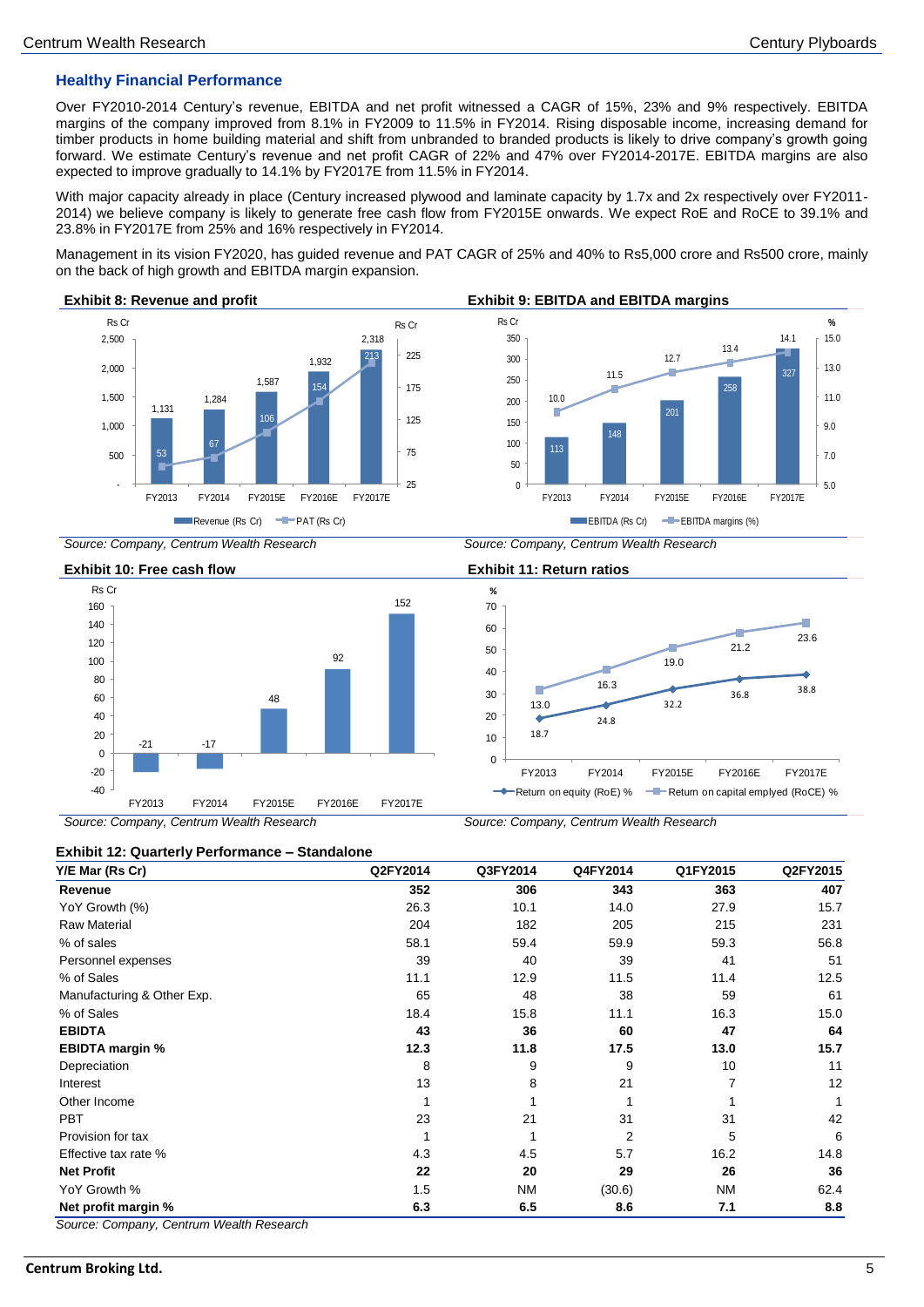# **Segmental performance**

# **1) Plywood Segment**

Century is the largest manufacturer of plywood with a capacity of 210,420 cubic meters (cbm) in India. In FY2014, Plywood segment contributed 76% and 84% of its revenue and PBIT respectively. Its prominent brands include CenturyPly Club Prime Plywood, Architect Plywood, and Century Marine Plywood etc.

Century's plywood sales volume grew by 13.9% YoY to 176,211 cbm in FY2014. The company commissioned a new unit in Myanmar with a capacity of 6,000 cbm in FY2013. The overall utilization level stood at 72.4% in FY2014 as against 79.8% in FY2013. We believe the company's capacity expansion is in line with the rising demand and expect the utilization level to improve going forward. The company has focused on brand building and has recently roped in Nana Patekar as its brand ambassador for a new TV commercial - 'Khusiyon Ka Rangmanch'.



*Source: Company, Centrum Wealth Research Source: Company, Centrum Wealth Research*



# **2) Laminate Segment**

Century is the third largest player in India after Greenply's (Greenlam brand) and Merino. In FY2014, laminate segment contributed 17% and 6% of its revenue and PBIT respectively. Century doubled its manufacturing capacity from 2.4 million sheets in FY2012 to 4.8 million sheets in FY2014. The management plans to focus on the laminate segment which is likely to drive its revenue growth going forward. At present, the company has 700 stock keeping units (SKU's) and is likely to add 100 SKU's every year. Top brands of the company in the segment include Slimline, Opulenza, Magnetic, Flexo, Monocare etc. It offers laminates sheets ranging from 0.8 mm to 1.5mm in thickness which are scratch and abrasion resistant.



*Source: Company, Centrum Wealth Research*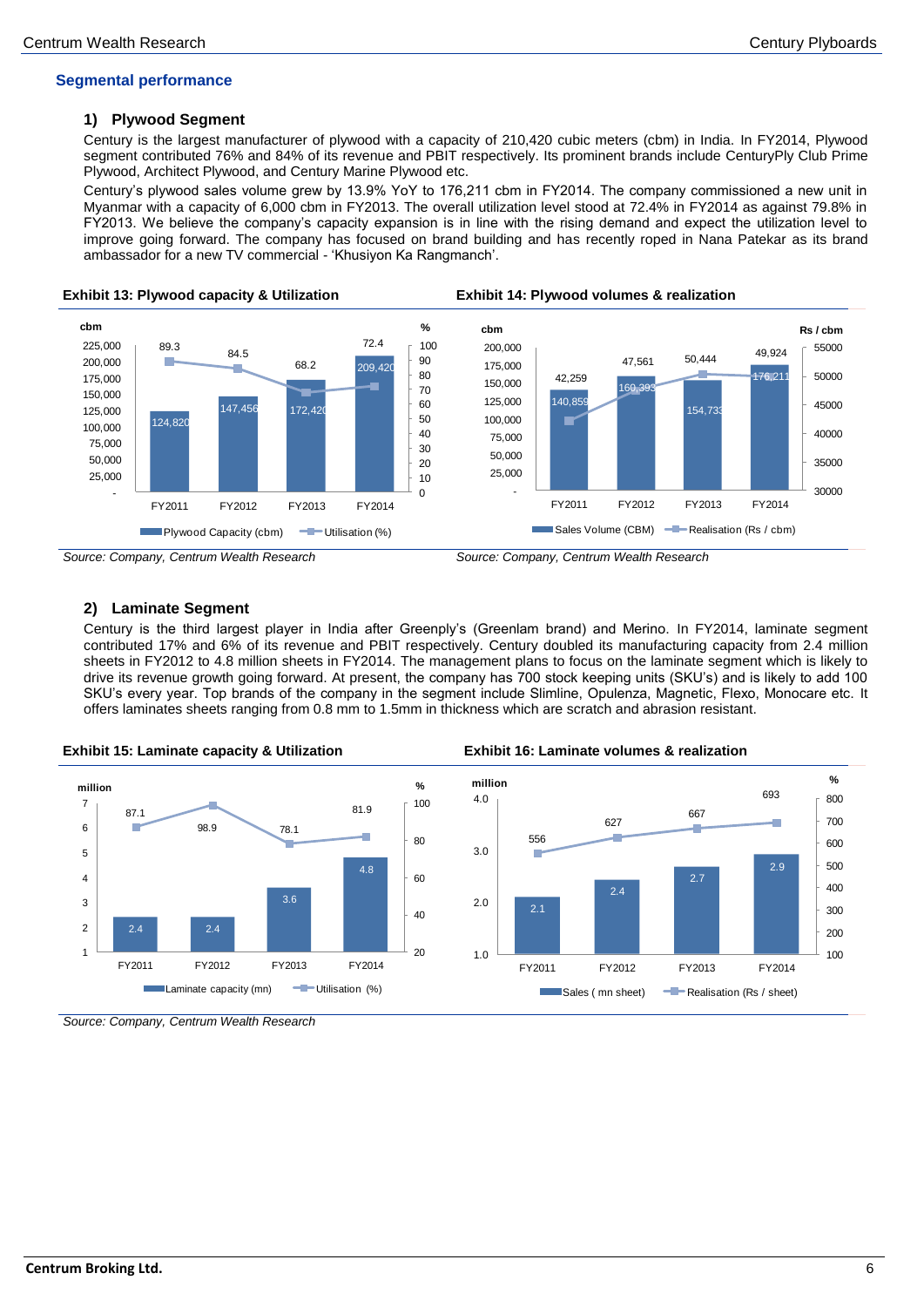# **3) Container Freight Station (CFS)**

Century accounts for 50% of the CFS capacity at the Kolkata Port. It has a cumulative capacity of 156,000 twenty foot equivalent unit (TEU) across two container freight stations (CFS) at Sonai (36,000 TEUs) and Jinjira Pole (120,000 TEUs). Both the CFS are spread across an area of 1 lakh square meters. Kolkata port has witnessed a consistent traffic growth in the past and management expects the container traffic to grow by 25% going forward. With Century holding 50% of the total capacity of Kolkata port, we estimate revenue from its CFS segment to grow by 25% over the next three years. Further the company is planning to establish a PAN India presence by extending port location to cities like Mumbai, Chennai and Mundra by the end of CY2015.

The Government of India has allowed 100% FDI under the automatic route for port development. A 10-year tax holiday has been given to enterprises engaged in the business of developing, maintaining and operating ports, inland waterways and inland ports. We believe Century is likely to benefit from the governments initiatives in developing the overall sector.





*Source: Company, Centrum Wealth Research*

# **Subsidiaries and associates yet to contribute meaningfully**

The company has five subsidiaries namely Auro Sundram (holds 51% stake and is engaged into manufacturing of plywood and allied products), Aegis Business and Aegis Overseas (where Century holds 51% stake and 100% stake respectively and are engaged in logistics and trading of mineral and other commodities), Century MDF (100% stake) and Century Myanmar (100% stake). The company's subsidiaries and associates contributed a meager 4% of the consolidated revenue in FY2014. We believe the company would continue to drive majority of its revenue from its standalone business and the subsidiaries would take time to scale up.

Century has 7 associates namely Ara Suppliers, Arham Sales, Adonis Vyaper, Apnapan Viniyog, Aegis Siam and Aegis Siam resources. During FY2013, Century acquired 50% stake in Century Infotech, thereby making it its associate company. Century Infotech is engaged in business of e-commerce, e-shopping, online information services, online application integration including buying, selling, marketing, trading and dealing in various kinds of products and services on internet.

|  |  |  | <b>Exhibit 18: Details of subsidiaries companies</b> |  |
|--|--|--|------------------------------------------------------|--|
|--|--|--|------------------------------------------------------|--|

| Subsidiaries holding and performance of FY2014 (Rs Cr) |                                                                                              |     |      |      |        |  |  |  |  |
|--------------------------------------------------------|----------------------------------------------------------------------------------------------|-----|------|------|--------|--|--|--|--|
| <b>Company</b>                                         | <b>Profit / Loss</b><br>Stake (%)<br><b>Total Assets</b><br><b>Country</b><br><b>Revenue</b> |     |      |      |        |  |  |  |  |
| Auro Sundram                                           | India                                                                                        | 51  | 22.7 | 57.5 | 0.7    |  |  |  |  |
| Aegis Business                                         | India                                                                                        | 51  | 96.3 | 31.6 | $-2.9$ |  |  |  |  |
| Aegis Overseas                                         | UAE.                                                                                         | 100 | 5.0  | 36.2 | 3.9    |  |  |  |  |
| Century MDF                                            | India                                                                                        | 100 | 0.3  | 0.0  | 0.0    |  |  |  |  |
| Century Myanmar                                        | Myanmar                                                                                      | 100 | 37.1 | 11.0 | $-5.0$ |  |  |  |  |

*Source: Company, Centrum Wealth Research*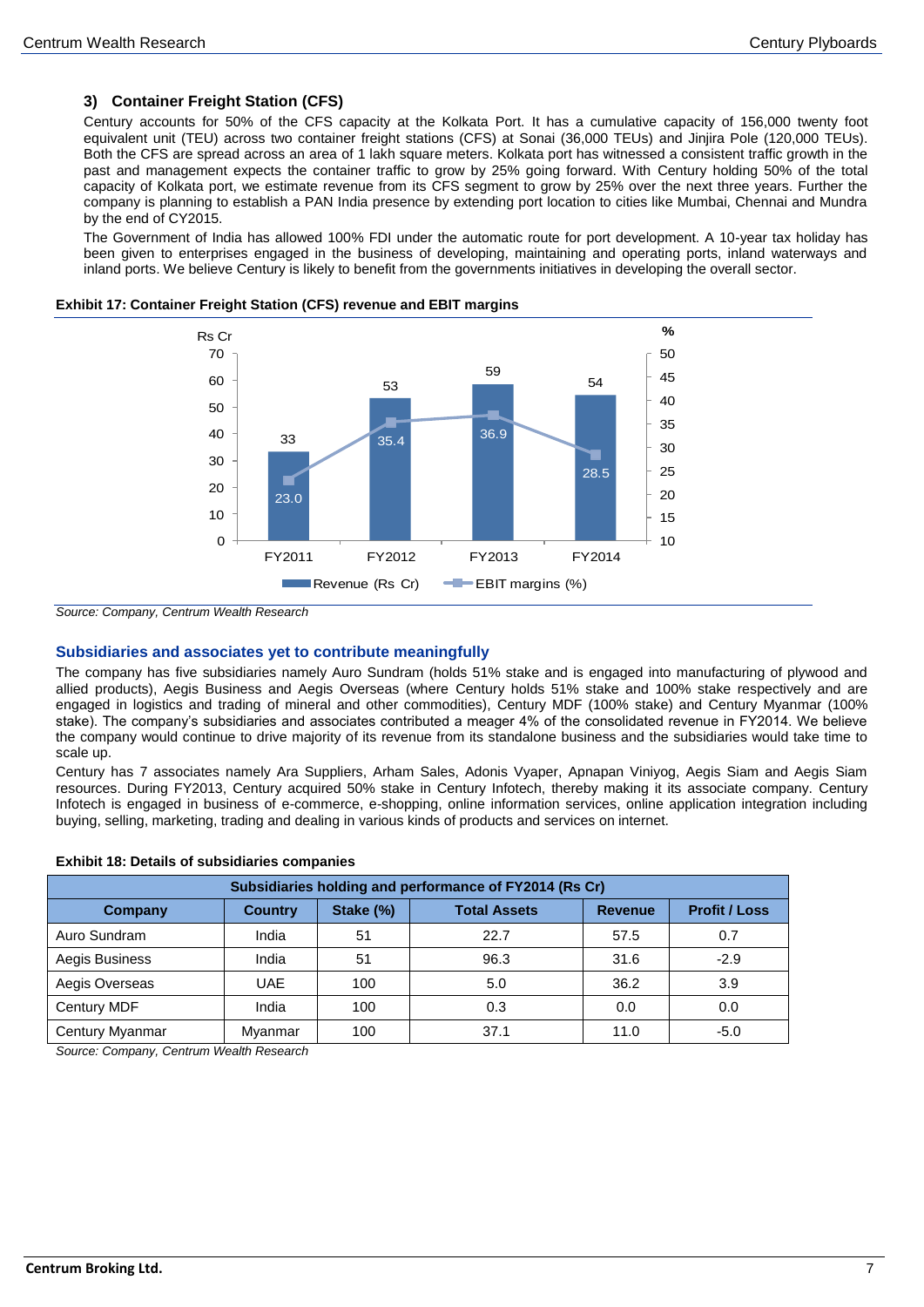# **Valuations**

At CMP, the stock trades at 15.7x its FY2017E EPS of Rs9.6. Considering its leadership position coupled with the favorable industry dynamics (higher demand for timber products and GST implementation) is likely to result in higher growth going forward. We initiate coverage with a BUY rating and a target price of Rs192, valuing it at 20x on its FY2017E EPS.

Century Plyboards and Greenply Industries both are the market leaders in the plywood segment in India. They are well placed to benefit from the strong industry dynamics like higher demand for timber products in home building material, shift from the unorganized to organized brands going ahead and are likely to benefit from the implementation of GST going ahead. Century's segment revenue mix between plywood / laminate / others stood at 76% / 17% / 7% respectively in FY2014 while that of Greenply stood at 48% / 36% / 16% respectively. Century undoubtedly is the largest player in plywood manufacturing while Greenply is the largest laminate player in India. It is because of higher contribution from the laminate segment, Greenply's EBITDA margins are comparatively higher to that of Century. Century's management has increased its focus on laminates segment by doubling its capacity to 4.2 million sheets over the past two years. Hence we expect Century to grow at faster rate compared to Greenply, on the back of capacity expansion and higher focus on brand building activities. EBITDA margins of Century are also expected to improve on the back of raw material security and higher contribution from laminate segment going forward.

# **Exhibit 19: Business Comparison**

| Company                  | <b>MKT CAP</b> | Rev Growth (%) |                | <b>OPM (%)</b> |                | PAT Growth (%) |                |
|--------------------------|----------------|----------------|----------------|----------------|----------------|----------------|----------------|
|                          | (Rs Cr.)       | <b>FY2016E</b> | <b>FY2017E</b> | <b>FY2016E</b> | <b>FY2017E</b> | <b>FY2016E</b> | <b>FY2017E</b> |
| <b>PIDILITE INDS</b>     | 21,736         | 18.2           | 19.1           | 16.7           | 17.1           | 22.5           | 22.5           |
| ASIAN PAINTS LTD         | 65.959         | 17.4           | 18.1           | 16.7           | 16.9           | 22.1           | 21.1           |
| <b>IBERGER PAINTS</b>    | 12.592         | 17.9           | 19.0           | 12.3           | 12.5           | 26.5           | 24.1           |
| <b>KAJARIA CERAMICS</b>  | 4,808          | 24.3           | 16.8           | 16.0           | 16.1           | 30.4           | 23.9           |
| <b>ICERA SANITARYWAR</b> | 2.202          | 21.9           | 30.7           | 15.1           | 14.6           | 24.5           | 36.2           |
| <b>HSIL LTD</b>          | 2.573          | 17.7           | 19.6           | 15.8           | 15.2           | 64.2           | 33.3           |
| <b>GREENPLY INDUS</b>    | 2,715          | 10.5           | 17.4           | 13.8           | 13.7           | (10.1)         | 16.9           |
| <b>CENTURY PLYBOARD</b>  | 3.226          | 21.7           | 20.0           | 13.4           | 14.1           | 46.2           | 38.0           |

*Source: Bloomberg, Centrum Wealth Research* 

# **Exhibit 20: Relative Valuation**

|                         | <b>M</b> Cap to        | P/E(x)         |                | <b>EV/EBITDA</b> |                | <b>RoE</b> (%) |                |
|-------------------------|------------------------|----------------|----------------|------------------|----------------|----------------|----------------|
| Company                 | sales -<br><b>FY14</b> | <b>FY2016E</b> | <b>FY2017E</b> | <b>FY2016E</b>   | <b>FY2017E</b> | <b>FY2016E</b> | <b>FY2017E</b> |
| <b>PIDILITE INDS</b>    | 5.1                    | 32.5           | 26.6           | 22.1             | 18.1           | 26.5           | 27.4           |
| ASIAN PAINTS LTD        | 5.2                    | 35.7           | 29.5           | 22.5             | 18.8           | 35.0           | 35.9           |
| <b>BERGER PAINTS</b>    | 3.3                    | 32.9           | 26.5           | 20.0             | 16.5           | 26.1           | 27.3           |
| <b>KAJARIA CERAMICS</b> | 2.6                    | 22.1           | 17.8           | 11.3             | 9.6            | 26.4           | 27.4           |
| <b>CERA SANITARYWAR</b> | 3.3                    | 25.1           | 18.4           | 14.5             | 11.4           | 27.1           | 28.0           |
| <b>HSILLTD</b>          | 1.4                    | 20.1           | 15.1           | 9.1              | 7.9            | 11.5           | 13.7           |
| <b>GREENPLY INDUS</b>   | 1.2                    | 20.2           | 17.2           | 8.8              | 7.5            | 11.2           | 21.3           |
| <b>CENTURY PLYBOARD</b> | 2.4                    | 18.2           | 14.5           | 12.1             | 9.6            | 34.0           | 33.0           |

*Source: Bloomberg, Centrum Wealth Research* 

# **Exhibit 21: P/E trend (one year forward)**



*Source: Bloomberg, Centrum Wealth Research*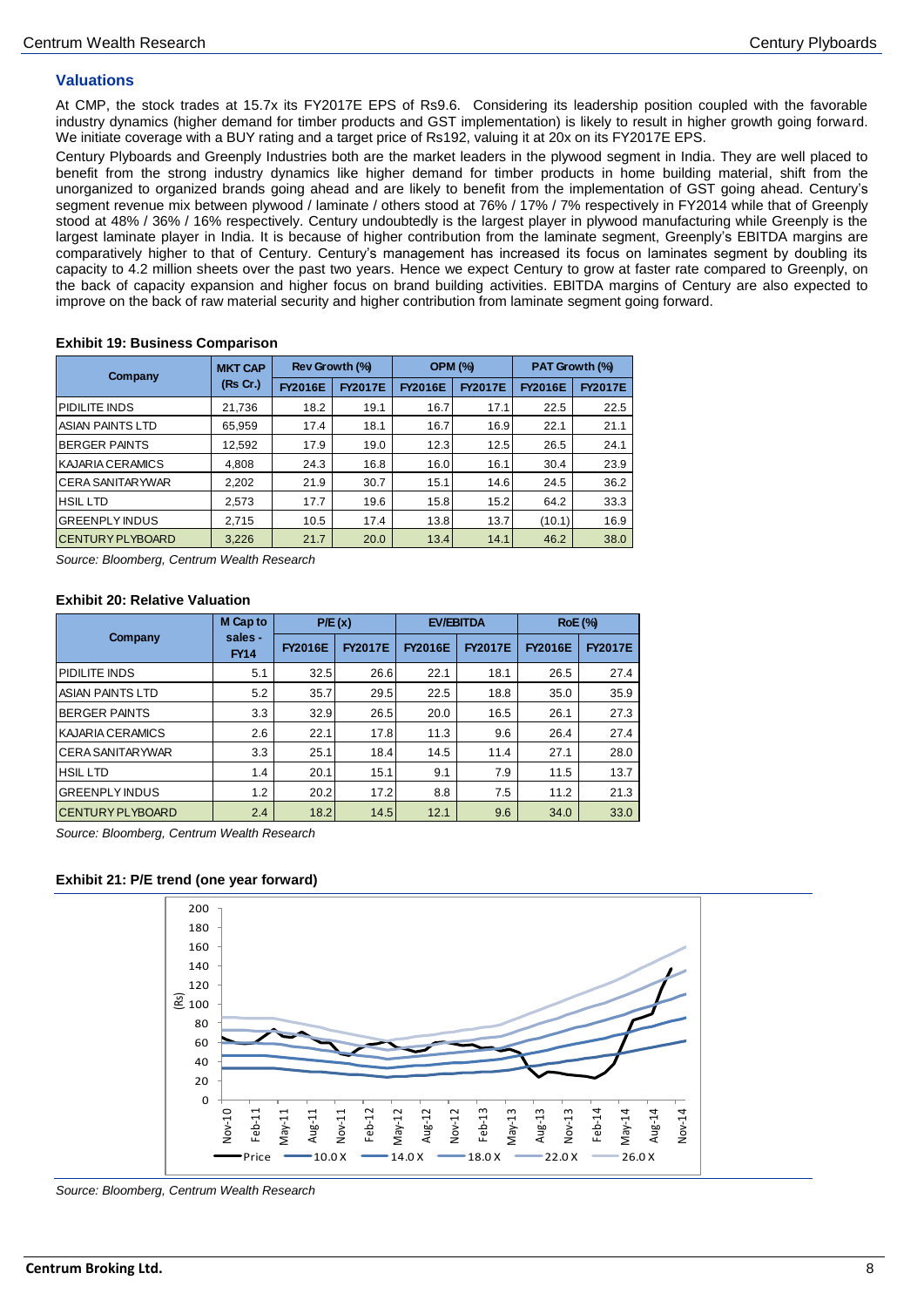# **Risk Factors:**

- **Delay in recovery of demand:** The delay in recovery of housing demand coupled with lower discretionary spending by the consumers is likely to impact growth prospects of the company.
- **Raw material sourcing risk:** In order to protect the interest of its country, Myanmar had banned export of raw timber logs in FY2013. Century has set up subsidiary in the country which processes the raw timber into veener and then exports to India. Any regulatory or policy change by Myanmar Government could impact Century's raw material availability.
- **INR depreciation:** The company imports majority of its raw material from Myanmar. Any adverse movement of the INR against the USD is likely to impact margins. Company in the past has suffered forex losses and does not have a hedging policy.
- **Product substitute:** Medium Density Fiberboard (MDF) has started gaining popularity in recent times. MDF is cheaper than Plywood and is made from small fibers which have a hard surface. MDF is not as strong as plywood however looks smooth and attractive (similar to that of laminates). Currently Century derives majority of the revenue from plywood business hence a change in consumer preference might impact company's business going forward.

# **Technical View on Century Plyboards Ltd**

- Century Ply has witnessed a near vertical move up since the start of 2014 but is also guided by a clear upward sloping trendline that has been in place since the mast many weeks.
- Traders can look to buy into declines with the trend-line as a stop loss which is currently near 135. As long as above the same, a move towards 175 remains open in the coming 6-8 weeks.
- With respect to medium term trend, while at the current juncture the oscillators are looking over-stretched, the scrip can be bought on declines towards 115-125 for 8 month price target of 210 with 100 as the stop loss for long term trades.





*Source: Company, Centrum Wealth Research*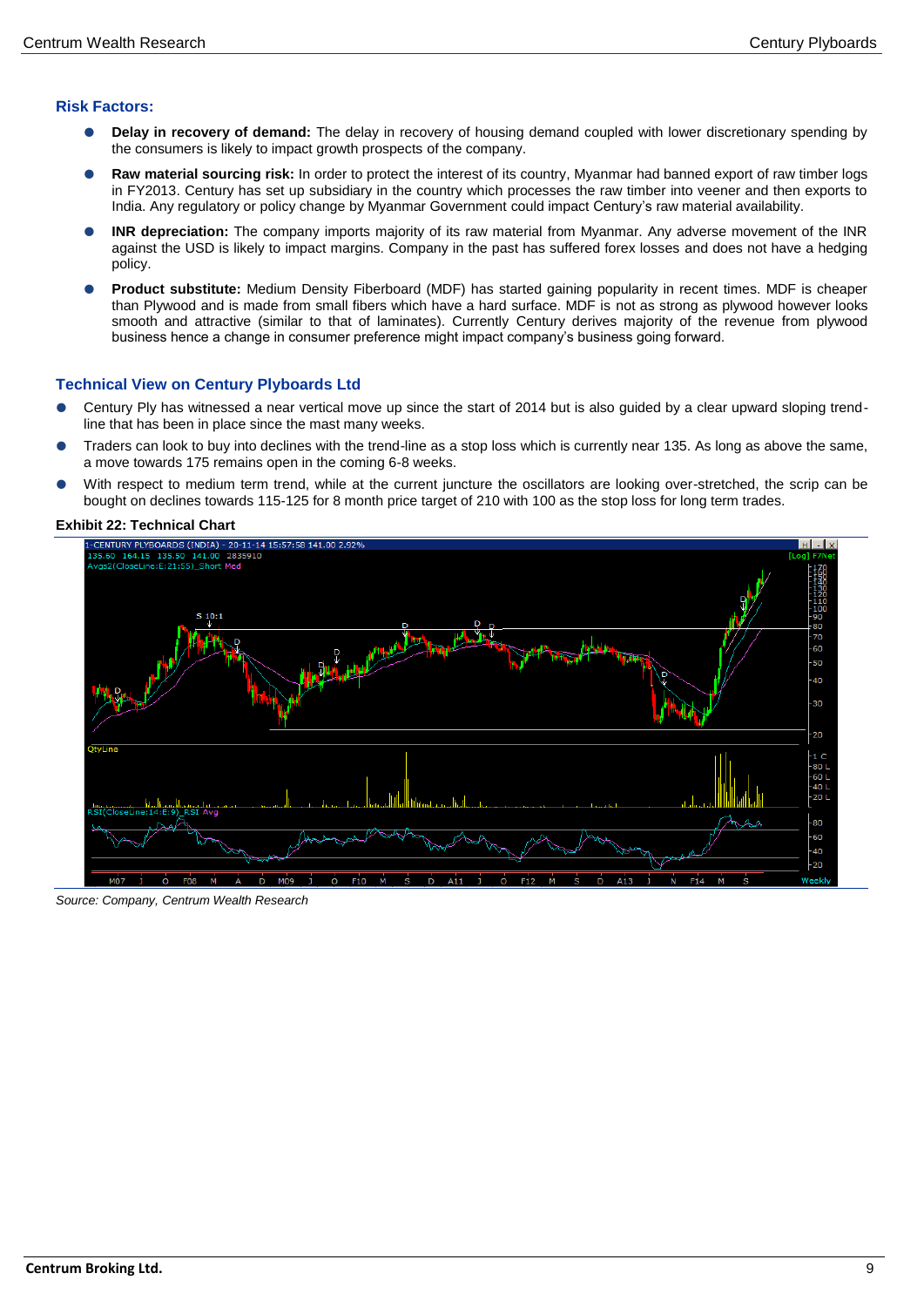# **Financial Summary – Standalone**

# **Income statement**

| Y/E March (Rs Cr)      | FY2013  |       |       | FY2014 FY2015E FY2016E FY2017E |       |
|------------------------|---------|-------|-------|--------------------------------|-------|
| Revenue                | 1,131   | 1,284 | 1,587 | 1,932                          | 2,318 |
| Growth (%)             | 1.1     | 13.5  | 23.6  | 21.7                           | 20.0  |
| <b>Raw Material</b>    | 706     | 759   | 925   | 1,117                          | 1,329 |
| % of sales             | 62.4    | 59.1  | 58.3  | 57.8                           | 57.3  |
| Personnel exp          | 118     | 151   | 184   | 222                            | 264   |
| % of Sales             | 10.5    | 11.8  | 11.6  | 11.5                           | 11.4  |
| Other Exp.             | 194     | 225   | 276   | 334                            | 399   |
| % of Sales             | 17.2    | 17.5  | 17.4  | 17.3                           | 17.2  |
| <b>EBIDTA</b>          | 113     | 148   | 201   | 258                            | 327   |
| <b>EBIDTA margin %</b> | 10.0    | 11.5  | 12.7  | 13.4                           | 14.1  |
| Depreciation           | 27      | 33    | 37    | 40                             | 44    |
| Interest               | 39      | 55    | 59    | 57                             | 52    |
| Other Income           | 7       | 9     | 10    | 11                             | 11    |
| PBT                    | 54      | 69    | 115   | 172                            | 242   |
| Provision for tax      | 2       | 2     | 9     | 17                             | 29    |
| Effective tax rate %   | 3.1     | 3.4   | 8.0   | 10.0                           | 12.0  |
| <b>Net Profit</b>      | 53      | 67    | 106   | 154                            | 213   |
| Growth %               | $-27.6$ | 27.1  | 57.8  | 46.2                           | 38.0  |
| Net profit margin %    | 4.7     | 5.2   | 6.7   | 8.0                            | 9.2   |

*Source: Company, Centrum Wealth Research*

# **Balance Sheet**

| Y/E March (Rs Cr)       | FY2013 |     |     | FY2014 FY2015E FY2016E FY2017E |       |
|-------------------------|--------|-----|-----|--------------------------------|-------|
| Share capital           | 22     | 22  | 22  | 22                             | 22    |
| Reserves & surplus      | 227    | 269 | 343 | 451                            | 594   |
| Shareholder's fund      | 250    | 291 | 366 | 473                            | 616   |
| Loan fund               | 445    | 446 | 476 | 496                            | 471   |
| <b>Capital employed</b> | 695    | 737 | 841 | 969                            | 1,087 |
| Net fixed assets        | 222    | 231 | 238 | 236                            | 227   |
| Investments             | 16     | 38  | 38  | 38                             | 38    |
| Cash and bank           | 80     | 18  | 15  | 34                             | 57    |
| Inventories             | 218    | 293 | 361 | 435                            | 519   |
| <b>Debtors</b>          | 182    | 205 | 246 | 299                            | 348   |
| Loans and advances      | 122    | 133 | 158 | 192                            | 223   |
| Total current assets    | 601    | 648 | 780 | 960                            | 1,146 |
| Current lia. & prov     | 144    | 180 | 216 | 265                            | 325   |
| Net current assets      | 457    | 468 | 565 | 695                            | 821   |
| Deferred tax asset      | 0.2    | 1   | 1   | 1                              | 1     |
| <b>Total assets</b>     | 695    | 737 | 841 | 969                            | 1,087 |

*Source: Company, Centrum Wealth Research*

# **Cash Flow**

| Y/E March (Rs Cr)            | FY2013 | <b>FY2014</b> |      | FY2015E FY2016E FY2017E |       |
|------------------------------|--------|---------------|------|-------------------------|-------|
| Net Profit Before Tax        | 54     | 69            | 115  | 172                     | 242   |
| Depreciation                 | 27     | 33            | 37   | 40                      | 44    |
| Others                       | 39     | 50            | 49   | 47                      | 41    |
| Change in working capital    | (62)   | (110)         | (99) | (112)                   | (103) |
| Tax expenses                 | (10)   | (11)          | (9)  | (17)                    | (29)  |
| <b>Cash flow from Ops</b>    | 48     | 31            | 93   | 130                     | 194   |
| Capex                        | (69)   | (48)          | (45) | (38)                    | (35)  |
| Other investing activities   | (25)   | (5)           | 10   | 11                      | 11    |
| <b>Cash flow from Invest</b> | (94)   | (53)          | (35) | (28)                    | (24)  |
| Proceeds from Eq capital     |        |               |      |                         |       |
| Borrowings/ (Repayments)     | 128    | 22            | 30   | 20                      | (25)  |
| Dividends paid               | (0)    | (6)           | (31) | (47)                    | (70)  |
| Interest paid                | (41)   | (56)          | (59) | (57)                    | (52)  |
| Cash flow from financing     | 87     | (39)          | (60) | (84)                    | (147) |
| <b>Net Cash Flow</b>         | 41     | (62)          | (3)  | 19                      | 23    |

*Source: Company, Centrum Wealth Research*

| <b>Key Ratios</b>             |        |      |      |                                |      |
|-------------------------------|--------|------|------|--------------------------------|------|
| <b>Y/E March</b>              | FY2013 |      |      | FY2014 FY2015E FY2016E FY2017E |      |
| Return ratios (%)             |        |      |      |                                |      |
| <b>ROE</b>                    | 18.7   | 24.8 | 32.2 | 36.8                           | 39.1 |
| <b>ROCE</b>                   | 13.0   | 16.3 | 19.0 | 21.2                           | 23.8 |
| <b>ROIC</b>                   | 15.3   | 18.7 | 22.5 | 26.0                           | 29.9 |
| <b>Turnover Ratios (days)</b> |        |      |      |                                |      |
| Inventory                     | 66.8   | 72.5 | 75.2 | 75.2                           | 75.1 |
| <b>Debtors</b>                | 56.2   | 54.9 | 51.8 | 51.5                           | 50.9 |
| Creditors                     | 27.0   | 22.1 | 19.7 | 20.1                           | 20.1 |
| Fixed asset turnover (x)      | 3.5    | 3.7  | 4.0  | 4.4                            | 4.9  |
| Solvency Ratio (x)            |        |      |      |                                |      |
| Debt-equity                   | 1.8    | 1.5  | 1.3  | 1.0                            | 0.8  |
| Interest coverage             | 2.4    | 2.3  | 2.9  | 4.0                            | 5.7  |
| Per share (Rs)                |        |      |      |                                |      |
| Adj EPS                       | 2.4    | 3.0  | 4.8  | 6.9                            | 9.6  |
| <b>BVPS</b>                   | 11.2   | 13.1 | 16.5 | 21.3                           | 27.7 |
| <b>CEPS</b>                   | 3.6    | 4.5  | 6.4  | 8.8                            | 11.6 |
| <b>Dividend Ratios</b>        |        |      |      |                                |      |
| DPS (Rs)                      | 0.2    | 1.0  | 1.3  | 1.9                            | 2.8  |
| Dividend Yield (%)            | 0.2    | 0.7  | 0.8  | 1.2                            | 1.9  |
| Dividend Payout (%)           | 10.5   | 33.2 | 26.3 | 26.6                           | 29.2 |
| Valuation (x)                 |        |      |      |                                |      |
| P/E                           | 63.7   | 50.1 | 31.8 | 21.7                           | 15.7 |
| P/BV                          | 13.4   | 11.5 | 9.2  | 7.1                            | 5.4  |
| <b>EV/EBIDTA</b>              | 33.0   | 25.5 | 19.0 | 14.8                           | 11.5 |
| EV/Sales                      | 3.3    | 2.9  | 2.4  | 2.0                            | 1.6  |

*Source: Company, Centrum Wealth Research*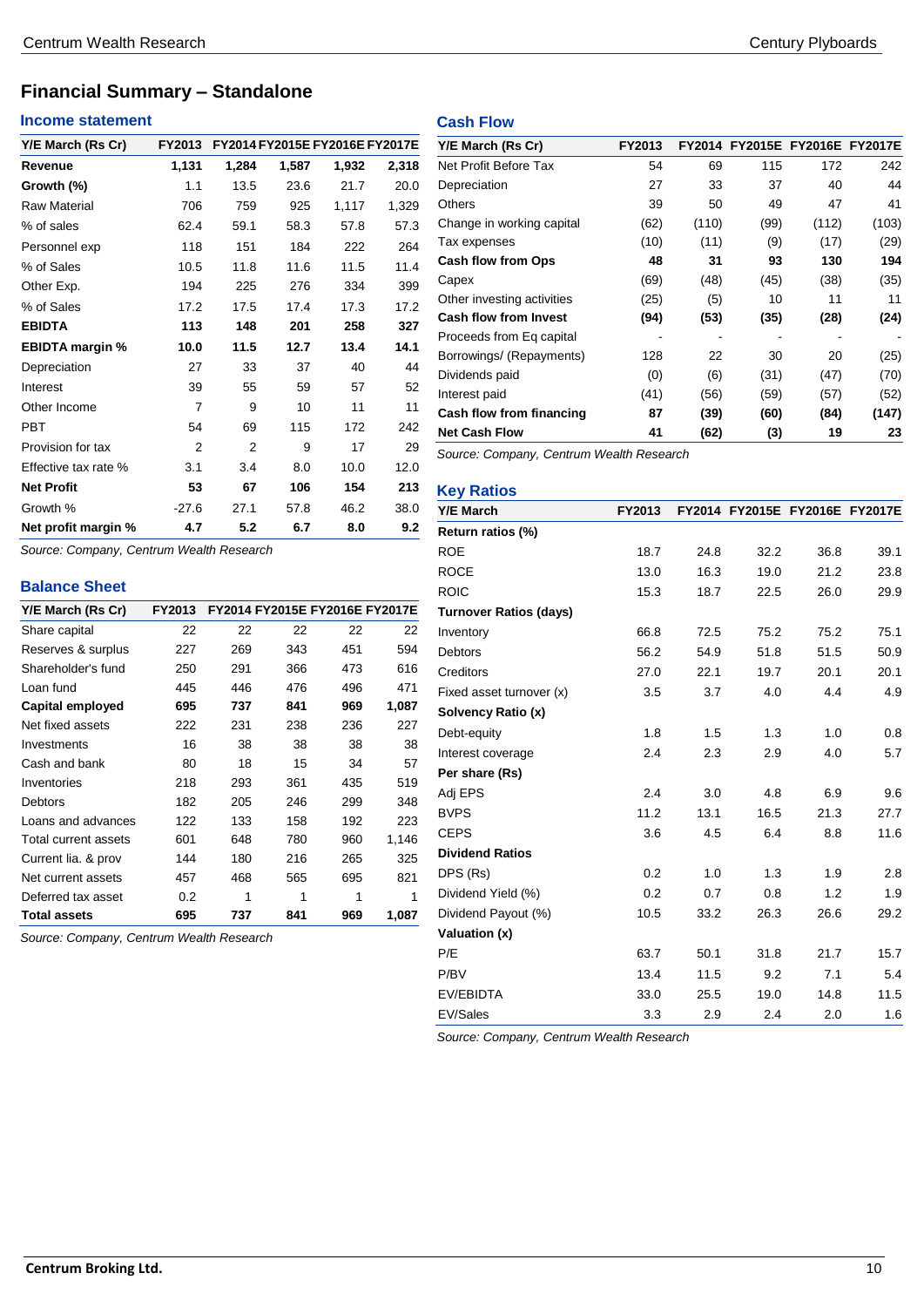# **Appendix A**

#### **Disclaimer**

Centrum Broking Limited ("CBL") is a full-service, Stock Broking Company and a member of The Stock Exchange, Mumbai (BSE), National Stock Exchange of India Ltd.<br>(NSE) and MCX-SX Stock Exchange Limited (MCX-SX). One of our a group Centrum has Investment Banking, Advisory and other business relationships with a significant percentage of the companies covered by our Research Group.<br>Our research professionals provide important inputs into the G

Recipients of this report should assume that our Group is seeking or may seek or will seek Investment Banking, advisory, project finance or other businesses and may<br>receive commission, brokerage, fees or other compensation companies and their officers, directors and employees, including the analysts and others involved in the preparation or issuance of this material and their dependants, may on the date of this report or from, time to time have "long" or "short" positions in, act as principal in, and buy or sell the securities or derivatives thereof of companies<br>mentioned herein. CBLor its affiliates do no investing businesses may make investment decisions that are inconsistent with the recommendations expressed herein. We may have earlier issued or may issue in future reports on the companies covered herein with recommendations/ information inconsistent or different those made in this report. In reviewing this document, you<br>should be aware that any or all of the foregoing, among do not make a market in the security of the company for which this report or any report was written. Further, CBL or its affiliates did not make a market in the subject company's securities at the time that the research report was published.

This report is for information purposes only and this document/material should not be construed as an offer to sell or the solicitation of an offer to buy, purchase or subscribe to any securities, and neither this document nor anything contained herein shall form the basis of or be relied upon in connection with any contract or commitment whatsoever. This document does not solicit any action based on the material contained herein. It is for the general information of the clients of CBL. Though disseminated to clients simultaneously, not all clients may receive this report at the same time. Centrum will not treat recipients as clients by virtue of their receiving this<br>report. It does not constitute a personal rec Similarly, this document does not have regard to the specific investment objectives, financial situation/circumstances and the particular needs of any specific person who may receive this document. The securities discussed in this report may not be suitable for all investors. The securities described herein may not be eligible for sale in all jurisdictions or to all categories of investors. The countries in which the companies mentioned in this report are organized may have restrictions on investments, voting<br>rights or dealings in securities by nationals of oth circumstances and, if necessary, seek professional/financial advice. Any such person shall be responsible for conducting his/her/their own investigation and analysis of<br>the information contained or referred to in this docu

The projections and forecasts described in this report were based upon a number of estimates and assumptions and are inherently subject to significant uncertainties and contingencies. Projections and forecasts are necessarily speculative in nature, and it can be expected that one or more of the estimates on which the projections<br>and forecasts were based will not materialize or will va described in this report have been prepared solely by the authors of this report independently of the Company. These projections and forecasts were not prepared with a view toward compliance with published guidelines or generally accented accounting principles. No independent accountants have expressed an opinion or any other<br>form of assurance on these projections or forecasts. You shoul warranty by or on behalf of the Company, CBL, Centrum group, the authors of this report or any other person that these projections or forecasts or their underlying assumptions will be achieved. For these reasons, you should only consider the projections and forecasts described in this report after carefully evaluating all of the information in this report, including the assumptions underlying such projections and forecasts.

The price and value of the investments referred to in this document/material and the income from them may go down as well as up, and investors may realize losses on any investments. Past performance is not a guide for future performance. Future returns are not guaranteed and a loss of original capital may occur. Actual results may differ materially from those set forth in projections. Forward-looking statements are not predictions and may be subject to change without notice. We do not provide tax<br>advice to our clients, and all investors are strongly on the value or price of or income derived from the investment. In addition, investors in securities such as ADRs, the value of which are influenced by foreign currencies effectively assume currency risk. Certain transactions including those involving futures, options, and other derivatives as well as non-investment-grade securities give rise to substantial risk and are not suitable for all investors. Please ensure that you have read and understood the current risk disclosure documents before entering into any derivative transactions.

This report/document has been prepared by CBL, based upon information available to the public and sources, believed to be reliable. No representation or warranty,<br>express or implied is made that it is accurate or complete. reliable, although its accuracy and completeness cannot be guaranteed. The opinions expressed in this document/material are subject to change without notice and have no obligation to tell you when opinions or information in this report change.

This report or recommendations or information contained herein do/does not constitute or purport to constitute investment advice in publicly accessible media and should not be reproduced, transmitted or published by the recipient. The report is for the use and consumption of the recipient only. This publication may not be distributed to the public used by the public media without the express written consent of CBL. This report or any portion hereof may not be printed, sold or distributed without the written consent of CBL.

The distribution of this document in other jurisdictions may be restricted by law, and persons into whose possession this document comes should inform themselves about, and observe, any such restrictions. Neither CBL nor its directors, employees, agents or representatives shall be liable for any damages whether direct or indirect,<br>incidental, special or consequential including lost

This document does not constitute an offer or invitation to subscribe for or purchase or deal in any securities and neither this document nor anything contained herein shall form the basis of any contract or commitment whatsoever. This document is strictly confidential and is being furnished to you solely for your information, may not be distributed to the press or other media and may not be reproduced or redistributed to any other person. The distribution of this report in other jurisdictions may be<br>restricted by law and persons into whose possession this agree to be bound by the fore going limitations. No representation is made that this report is accurate or complete.

The opinions and projections expressed herein are entirely those of the author and are given as part of the normal research activity of CBL and are given as of this date and are subject to change without notice. Any opinion estimate or projection herein constitutes a view as of the date of this report and there can be no assurance that future results or events will be consistent with any such opinions, estimate or projection.

This document has not been prepared by or in conjunction with or on behalf of or at the instigation of, or by arrangement with the company or any of its directors or any other person. Information in this document must not be relied upon as having been authorized or approved by the company or its directors or any other person. Any opinions and projections contained herein are entirely those of the authors. None of the company or its directors or any other person accepts any liability whatsoever for any loss arising from any use of this document or its contents or otherwise arising in connection therewith.

CBL and its affiliates have not managed or co-managed a public offering for the subject company in the preceding twelve months. CBL and affiliates have not received compensation from the companies mentioned in the report during the period preceding twelve months from the date of this report for service in respect of public offerings, corporate finance, debt restructuring, investment banking or other advisory services in a merger/acquisition or some other sort of specific transaction.

As per the declarations given by his/her, research analyst and the author of this report and/or any of his/her family members do not serve as an officer, director or any way connected to the company/companies mentioned in this report. Further, as declared by his/her, he/she has not received any compensation from the above companies in the preceding twelve months. Our entire research professionals are our employees and are paid a salary. They do not have any other material conflict of<br>interest of the research analyst or member of which the r the public appearance.

While we would endeavor to update the information herein on a reasonable basis, CBL, its associated companies, their directors and employees are under no obligation to update or keep the information current. Also, there may be regulatory, compliance or other reasons that may prevent Centrum from doing so.

Non-rated securities indicate that rating on a particular security has been suspended temporarily and such suspension is in compliance with applicable regulations and/or Centrum policies, in circumstances where CBL is acting in an advisory capacity to this company, or any certain other circumstances.

This report is not directed to or intended for distribution to or use by, any person or entity who is a citizen or resident of or located in any locality, state, country or other jurisdiction where such distribution, publication, availability or use would be contrary to law or regulation or which would subject Centrum Broking Limited or its group<br>companies to any registration or licensing requireme for the purchase or sale of any financial instrument or as an official confirmation of any transaction to any U.S. person unless otherwise stated, this message should not be construed as official confirmation of any transaction. No part of this document may be distributed in Canada or used by private customers in United Kingdom.

The information contained herein is not intended for publication or distribution or circulation in any manner whatsoever and any unauthorized reading, dissemination, distribution or copying of this communication is prohibited unless otherwise expressly authorized. Please ensure that you have read "Risk Disclosure Document for Capital Market and Derivatives Segments" as prescribed by Securities and Exchange Board of India before investing in Indian Securities Market.